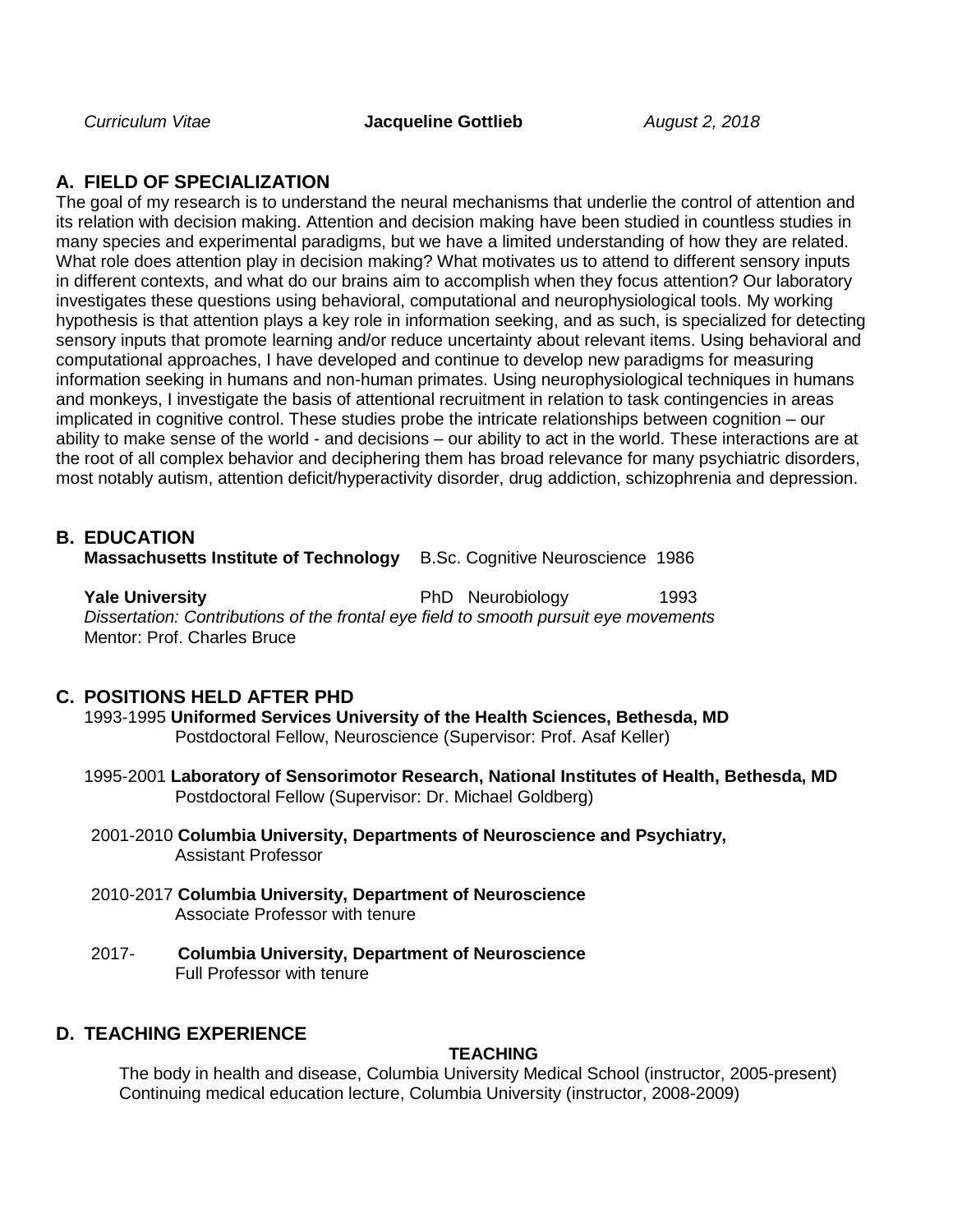Ignorance, Columbia University undergraduate course (instructor, 2011) Graduate student seminar on Cognitive Neuroscience (co-director, 2010, 2016) Cold Spring Harbor *Visual Neuroscience* (instructor, 2015, 2017) Woods Hole *Minds, Brains and Machines* (lecturer, 2016) The neuroscience of curiosity (Lecturer, Architecture Department Graduate Program)

### **MENTORSHIP**

Postdoctoral researchers Jeff Oristaglio (2002-2005) Edgar Emilio Galindo-Leon (2003-2004) Puiu Balan (2003-2010; Presently researcher at Luvain University, Belgium) Timothy Gersch (2009-2014) Mototaka Suzuki (2008-2013; Presently postdoctoral fellow with Markus Larkum, Berlin) Simon Kelley (2008-2010; Presently Professor, Trinity College Institute for Neuroscience, Ireland) Nicholas Foley (2010-present) Nabil Daddaoua (2013-2019) Daniel Vatterott (2015-present) Avanti Dey (2016-present) Kenji Kobayashi (2017-2019) Gaurav Patel (2015-present; K99 mentor and collaborator)

PhD students

Nick Singletary (2017 - ) (co-supervised with Guillermo Horga, Psychiatry) Michael Cohanpour (2017 - ) (co-supervised with Mariam Aly, Psychology)

**PhD Dissertation Committees** 

Andrew Teich (2003-2005) Raquel Bibi (2011-2013) Sara Steenrod (2008-2010) Arthur Prat-Carrabin, Ecole Normale Supérieure (ENS), Paris, France

# **E. PUBLICATIONS**

### **PEER-REVIEWED RESEARCH ARTICLES**

\* denotes candidate as senior author

### **Forthcoming and in preparation**

Foley, N.C. and Gottlieb, J\* (in preparation) Neuronal and population encoding of reward expectancy in monkey dorsolateral prefrontal and parietal lobes

Bahareh, S., Karimimehr, S., Foley, N.C. and Gottlieb, J<sup>\*</sup> (in preparation) Encoding of expected value and variance in by single neurons and local field potentials in monkey dorsolateral prefrontal and parietal lobes

Ten, A., Pramod, xx, Oudeyer, P.Y and Gottlieb, J. (in preparation) Endogenously organized study behavior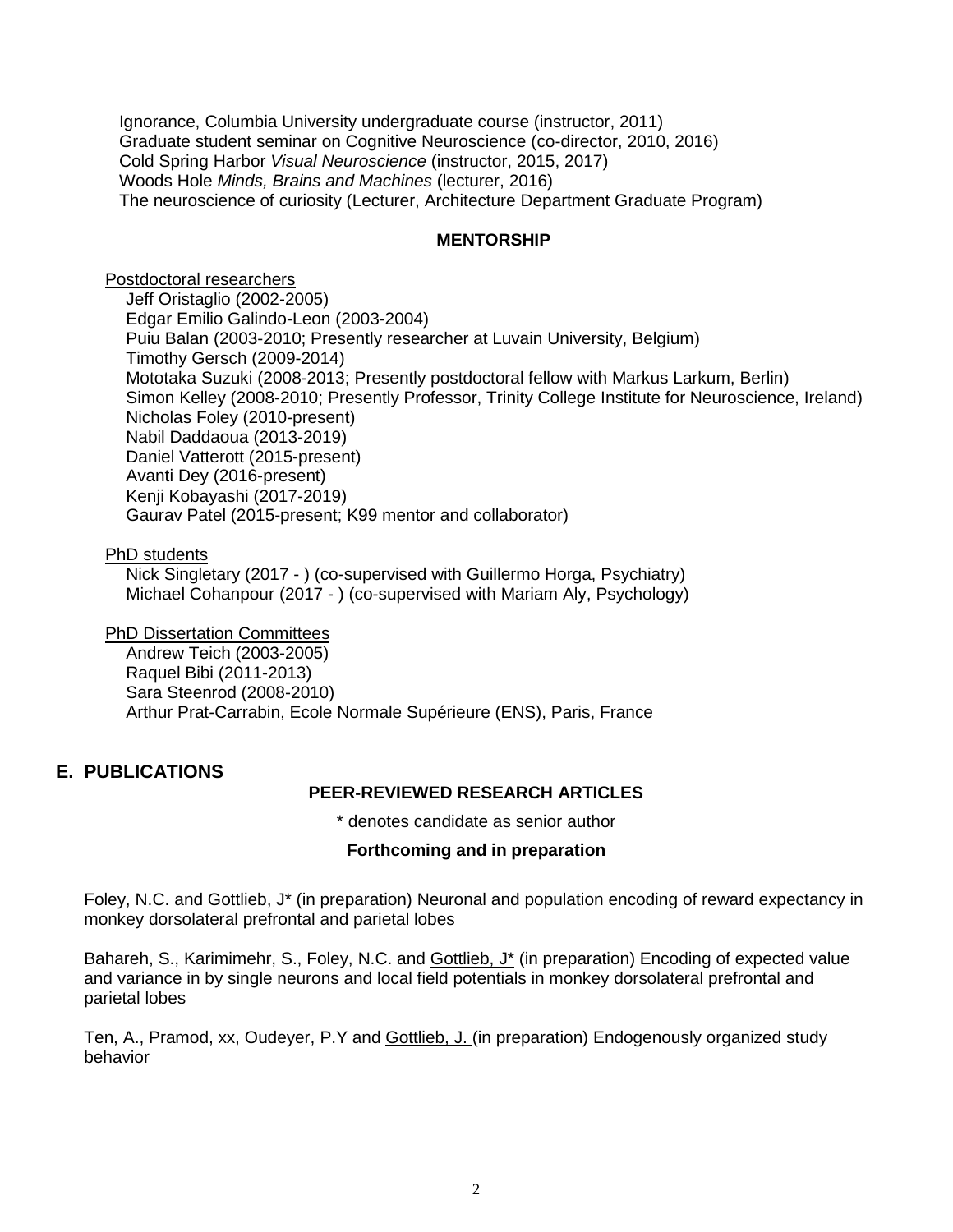Daddaoua, N., Horan, M. and Gottlieb, J\* (in preparation) Specific involvement of the monkey lateral intraparietal area to information sampling based on reward and uncertainty

Horan, M., Daddaoua, N. and Gottlieb, J<sup>\*</sup> (in preparation) Encoding of cognitive effort and expected information gains by monkey parietal cells

Nejatbakhsh, A., Foley, N.C. and Gottlieb, J\* (in preparation) Comparison of neuronal and local field potential encoding of reward expectancy in monkey dorsolateral prefrontal and parietal lobes

### **Published (reverse chronological order)**

Horan, M.H. Daddaoua, N. and Gottlieb, J\* (2019): Parietal neurons encode information sampling based on decision uncertainty. *Nature Neuroscience*, in press

Kobayashi, K., Ravaioli,S., Baranes, A., Woodford, M. and Gottlieb, J\* (2019): Diverse motives of human curiosity, *Nature Human Behavior*, Apr 15. doi: 10.1038/s41562-019-0589-3

Gottlieb J\* and Oudeyer, P.Y (2018) Neural mechanisms of active sampling and curiosity: toward a novel paradigm of motivated cognition; *Nature Reviews Neuroscience,* 19(12):758-770

Dey, A. and Gottlieb, J.\* (2018): Attention, information seeking and active sampling: Empirical evidence and implications for learning. *The Cambridge Handbook of Motivation and Learning*

Foley, N.C., Kelly, S. K., Mhatre, H., Lopes, M. and Gottlieb, J\* (2017) Parietal neurons encode expected gains in instrumental information. *PNAS*, Apr 18;114(16):E3315-E3323. doi: 10.1073/pnas.1613844114. Epub 2017 Apr 3.

Daddaoua, N., Lopes, M. and Gottlieb, J<sup>\*</sup> (2016): Intrinsically motivated exploration quided by uncertainty reduction and conditioned reinforcement in non-human primates. *Nature Scientific Reports***,** Feb 3;6:20202. doi: 10.1038/srep20202.

Gottlieb J,\*Lopes, M. and Oudeyer, P.Y (2016): Motivated cognition: Neural and computational mechanisms of curiosity, attention and intrinsic motivation, in *'Recent Developments in Neuroscience Research on Human Motivation'*, Sung-il Kim, Johnmarshall Reeve, and Mimi Bong, editors.

Oudeyer, P.Y, Lopes, M., and **Gottlieb J<sup>\*</sup>** (2016): Intrinsic motivation, curiosity and learning: theory and applications in educational technologies, *Progress in Brain Research,* 229: 257-284

Shomstein, S. and Gottlieb, J\* (2016): Spatial and non-spatial aspects of visual attention: interactive cognitive mechanisms and neural underpinnings, *Neuropsychologia Special Issue: Facets of Human Attention,* (16)30172-5. doi: 10.1016/j.neuropsychologia.2016.05.021.

Oudeyer, P.Y, Lopes, M., Kidd, C. and Gottlieb J\* (2016) Curiosity and Intrinsic Motivation for autonomous Machine Learning, *ERCIM News* 107: 34-35 [http://ercim](http://ercim-news.ercim.eu/en107/special/curiosity-and-intrinsic-motivation-for-autonomous-machine-learning)[news.ercim.eu/en107/special/curiosity-and-intrinsic-motivation-for-autonomous-machine-learning](http://ercim-news.ercim.eu/en107/special/curiosity-and-intrinsic-motivation-for-autonomous-machine-learning)

Baranes, A., Oudeyer, P.Y and Gottlieb, J<sup>\*</sup> (2015): Eye movements encode semantic curiosity in human observers. *Vision Research***.** 117:81-90. doi: 10.1016/j.visres.2015.10.009. Epub 2015 Nov 12.

Schwemmer, M.A., Feng, S., Cohen, J.D., Gottlieb, J\* and Holmes, P. (2015): A multi-area stochastic model for a covert visual search task; *PLoS ONE***,** *9*(2), e88725.

Baranes AF, Oudeyer PY, Gottlieb, J\* (2014) The effects of task difficulty, novelty and the size of the [search space on intrinsically motivated exploration.](http://www.ncbi.nlm.nih.gov/pubmed/25352771) *Front Neurosci.* 8:317. doi: 10.3389/fnins.2014.00317. eCollection 2014.

Foley N.C., Jangraw D.C., Peck C.J., Gottlieb, J\* (2014) Novelty enhances salience independently of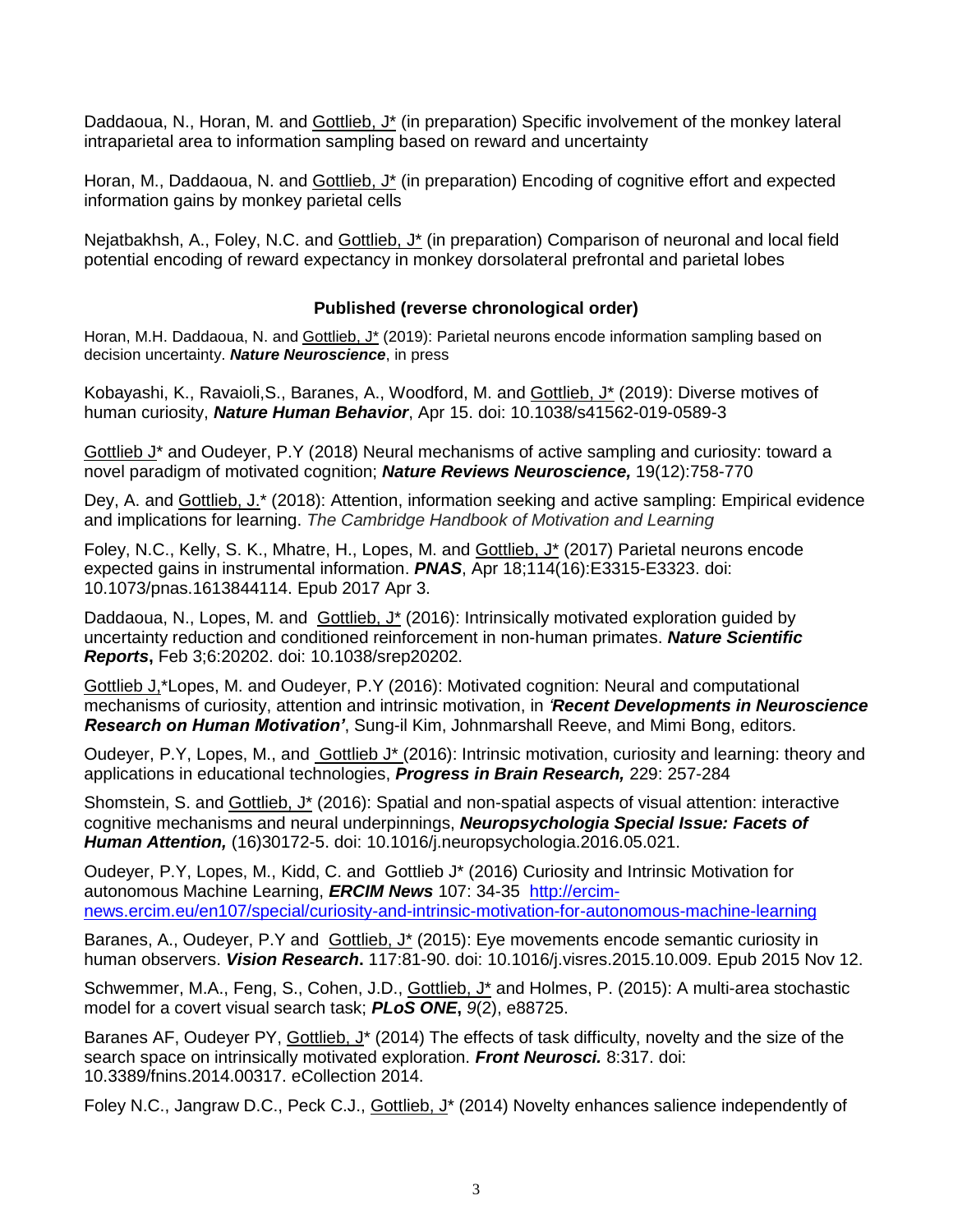reward in the parietal lobe. *J. Neuroscience* 34(23):7947-7957

Timothy M. Gersch, Nicholas C. Foley, Ian Eisenberg, and Gottlieb, J\*(2014): Neural correlates of temporal credit assignment in the parietal lobe; *PLOS One, 9(2):e88725. doi: 10.1371.*

Krishna BS, Ipata AE, Bisley JW, Gottlieb, J\*, Goldberg ME (2014): Extrafoveal preview benefit during free-viewing visual search in the monkey *J Vis.* 8;14(1). pii: 6. doi:10.1167/14.1.6.

Gottlieb, J\*, Hayhoe, M., Hikosaka, O. and Rangel, A. (2014): Attention, information seeking and reward, *J. Neuroscience,* 34(46):15497-504. doi: 10.1523/JNEUROSCI.3270 14.2014.

Suzuki M and Gottlieb J<sup>\*</sup> (2013): Distinct mechanisms of distractor suppression in the frontal and parietal lobes. *Nature Neuroscience,* 16(1):98-104

Gottlieb, J\*, Oudeyer PY, Lopes M, Baranes A. (2013): Information-seeking, curiosity, and attention: computational and neural mechanisms. *Trends Cogn Sci.* 17(11):585-93. doi: 10.1016/j.tics.2013.09.001.

Gottlieb J,\* (2013): Slicing a pie is no piece of cake. *Nature Neuroscience,* 16(10):1364-6. doi: 10.1038/nn.3520.

Gottlieb, J\* (2012) Attention, learning and the value of information. *Neuron* 76(2):281-295

Gottlieb, J\*, Balan P (2010) Attention as a decision in information space. *Trends Cogn Sci.* 14(6):240- 8. doi: 10.1016/j.tics.2010.03.001.

Gottlieb, J\* and Snyder, LH.(2010) Spatial and non-spatial functions of the parietal cortex. *Current Opinion in Neurobiology* 20(6):731-40

Peck CJ, Jangraw D, Suzuki, M., Efem R and Gottlieb, J<sup>\*</sup> (2009) Reward modulates attention independently of action value in posterior parietal cortex. *The Journal of Neuroscience* 29(36):11182–11191

Balan PF and Gottlieb, J<sup>\*</sup> (2009) Functional significance of non-spatial information in monkey lateral intraparietal area. *The Journal of Neuroscience* 29(25):8166-8176

Gottlieb J,\* Balan P, Oristaglio J, Suzuki M. (2009): Parietal control of attentional guidance: the significance of sensory, motivational and motor factors. *Neurobiology of Learning and Memory* 91(2):121-128

Gee AL, Ipata AE, Gottlieb, J<sup>\*</sup>, Bisley JW, Goldberg ME (2008) Neural enhancement and pre-emptive perception: the genesis of attention and the attentional maintenance of the cortical salience map. *Perception* 37(3):389-400.

Balan PF, Oristaglio J., Schneider D and Gottlieb, J<sup>\*</sup> (2008) Neuronal correlates of the set size effect in monkey lateral intraparietal area. *PLoS Biol*. 6(7):e158

Gottlieb, J\* (2008): Salience. In: *The Senses: a comprehensive reference***,** H Masland and T Albright, eds., Academic Press, San Diego.

Reynolds, J.H., Gottlieb, J\*. and Kastner, S. (2008): Attention. In: *Fundamental Neuroscience***, 2nd edition**, Squire et al. (eds), Academic Press, San Diego p. 1113-1132.

Balan P, Gottlieb J\* (2008): Comment on Cohen et al: Neural basis of the set-size effect in frontal eye field: timing of attention during visual search *J Neurophysiol*. 102(2):1340-1341

Gottlieb, J\*, Balan P.F., Oristaglio, J and Schneider D (2008) Task specific computations in attentional maps. *Vision Research* 49(10):1216-1226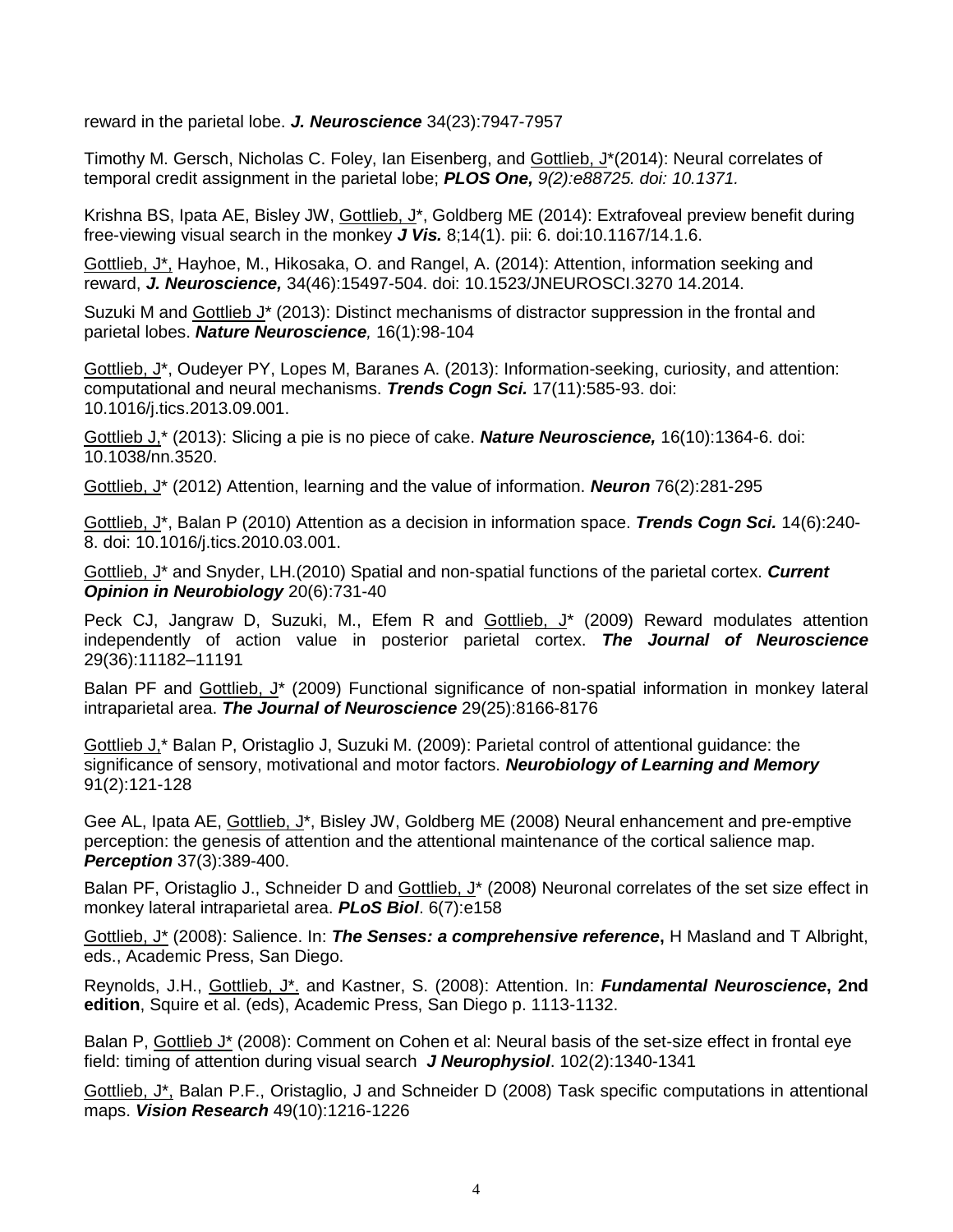Gottlieb, J\* (2007) From a different point of view: human extrastriate cortex integrates information across saccades, *Journal of Neurophysiology* 97(2): 961-962

Gottlieb, J\* (2007): From thought to action: the parietal cortex as a bridge between perception, action and cognition. *Neuron*, 53(1): 9-16.

Goldberg ME, Bisley JW, Powell KD, Gottlieb, J\* (2006) Saccades, salience and attention: the role of the lateral intraparietal area in visual behavior. *Prog Brain Res*. 155:157-75.

Oristaglio J., Schneider D. M., Balan P. F. and Gottlieb, J\* (2006) Integration of visuospatial and effector information during symbolically cued movements in monkey lateral intraparietal area. *Journal of Neuroscience* 26(32):8310-9 *Accompanied by Journal Club article; mentioned as MustRead on Faculty of 1000.*

Balan PF and Gottlieb, J<sup>\*</sup> (2006) Integration of exogenous input into a dynamic salience map revealed by perturbing attention, *Journal of Neuroscience* 26(36): 9239-9249

Ipata AE, Gee AL, Bisley, JW, Gottlieb J.\* and Goldberg, ME. (2006): LIP responses to a popout stimulus are reduced if it is overtly ignored. *Nature Neuroscience,* 9(8):1071-1076 *Accompanied by a news and views article*.

Gottlieb J.\*, Kusunoki, M. and Goldberg M.E. (2005): Simultaneous representation of saccade targets and abrupt onsets in monkey lateral intraparietal area. *Cerebral Cortex,* 15(8):1198-1206

Gottlieb, J\* and Mazzoni, P (2004) Action, Illusion and Perception (perspective article) *Science* 303(5656) 317-318.

Reynolds, J.H., Gottlieb, J\*. and Kastner, S. (2003): Attention. **In:** *Fundamental Neuroscience***, first edition,** Squire et al. (eds), Academic Press, San Diego p. 1249-1274.

Goldberg, M.E., Bisley, J., Powell, K.D., Gottlieb, J. and Kusunoki, M. (2002): The role of the lateral intraparietal area of the monkey in the generation of saccades and visuospatial attention. *Ann NY Acad. Sci.* 956:205-215.

Gottlieb, J\* (2002) Parietal mechanisms of target representation. *Curr Opin Neurobiol*.,12(2):134-140.

Powell, K. D., Colby, C. L., Gottlieb, J., Kusunoki, M. and Goldberg, M.E (1999).: Space and salience in parietal cortex. In: *Current Oculomotor Research*, Becker et al. (eds), Plenum Press, New York, p. 25- 35.

Gottlieb J. and Goldberg, M.E. (1999): Activity of neurons in the lateral intraparietal area of the monkey during an antisaccade task. *Nature Neuroscience* (1999) 2(10): 906-912.

Gottlieb, J., Kusunoki, M. and Goldberg, M. E (1998).: The representation of visual salience in monkey posterior parietal cortex. *Nature* 391(6666): 481-484.

Gottlieb, J. and Keller, A. (1997): Intrinsic circuitry and physiological properties of pyramidal neurons in rat barrel cortex. *Experimental Brain Research* (1997) 115: 47-60.

Gottlieb, J., MacAvoy, M. G. and Bruce, C. J. (1994): Neural responses related to smooth pursuit eye movements and their correspondence with electrically-elicited smooth eye movements in the monkey frontal eye field. *Journal of Neurophysiology* (1994) 72(4): 1634-1653.

Selemon, L. D., Gottlieb, J. and Goldman-Rakic, P. S. (1994): Islands and striosomes in the neostriatum of the rhesus monkey: non-equivalent compartments. *Neuroscience* 58(1): 183-192.

Gottlieb, J., Bruce, C. J. and MacAvoy, M. G. (1993): Smooth eye movements elicited by microstimulation in the primate frontal eye fields. *Journal of Neurophysiology* 69(3): 786-799.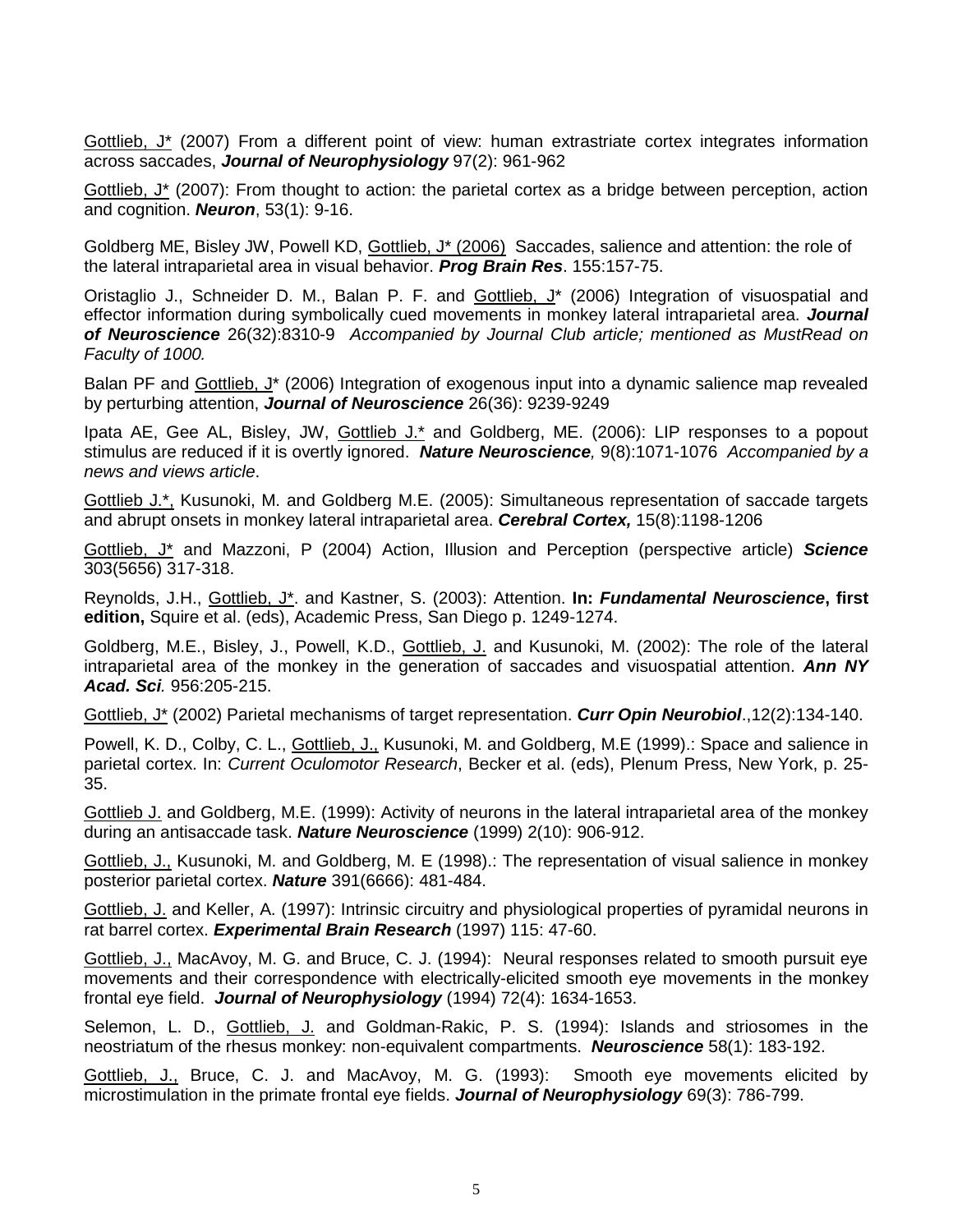MacAvoy, M. G., *Gottlieb, J.* and Bruce, C. J. (1991): Smooth pursuit eye movement representation in the primate frontal eye field. *Cerebral Cortex* 1: 95-102.

Sabel, B. S., Gottlieb, J. and Schneider, G. L. (1988): Exogenous GM1 gangliosides protect against retrograde degeneration following posterior neocortex lesions in developing hamsters. *Brain Research* 459: 373-380.

### **F. FUNDING SOURCES**

#### **CURRENT**

| Neural mechanisms of saccadic information sampling                                                                        |                                                                                                         |  |  |
|---------------------------------------------------------------------------------------------------------------------------|---------------------------------------------------------------------------------------------------------|--|--|
| National Institute of Mental Health                                                                                       | R03 MH-098039-01                                                                                        |  |  |
| 2016-2018 Total direct costs: \$100,000 (role: PI)                                                                        |                                                                                                         |  |  |
|                                                                                                                           |                                                                                                         |  |  |
| Understanding curiosity: biological, behavioral and computational mechanisms                                              |                                                                                                         |  |  |
| Human Frontiers Science Program                                                                                           |                                                                                                         |  |  |
| 2016-2019  Total direct costs: \$900,000                                                                                  | (role: co-PI, with Oudeyer, Kidd)                                                                       |  |  |
| Attentional control by uncertainty and reward: parietal and frontal mechanisms                                            |                                                                                                         |  |  |
| National Institute of Mental Health                                                                                       | R01 MH-098039-01                                                                                        |  |  |
| 2012-2017 Total direct costs: \$1,250,000                                                                                 | (role: PI)                                                                                              |  |  |
|                                                                                                                           |                                                                                                         |  |  |
| Top-down selection of task-relevant cues: neural mechanisms in the frontal and parietal lobes                             |                                                                                                         |  |  |
| National Eye Institute                                                                                                    | R01 1R01EY0251581                                                                                       |  |  |
| 2015-2020 Total direct costs: \$1,250,000                                                                                 | (role: PI)                                                                                              |  |  |
|                                                                                                                           |                                                                                                         |  |  |
| Determinants of attention and information seeking in human economic choice                                                |                                                                                                         |  |  |
|                                                                                                                           | Presidential Scholars in Society and Neuroscience Faculty Seed Grants for Interdisciplinary Projects in |  |  |
| Society and Neuroscience<br>2015-2016  Total direct costs: \$30,000                                                       | (role: co-PI, with Michael Woodford)                                                                    |  |  |
|                                                                                                                           |                                                                                                         |  |  |
| Population dynamics of reward and uncertainty                                                                             |                                                                                                         |  |  |
| McKnight Memory and Cognitive Disorders Award                                                                             |                                                                                                         |  |  |
| 2015-2017  Total direct costs: \$300,000                                                                                  | (role: PI)                                                                                              |  |  |
|                                                                                                                           |                                                                                                         |  |  |
| Neural mechanisms of curiosity and attention                                                                              |                                                                                                         |  |  |
| INRIA, Bordeaux, France                                                                                                   |                                                                                                         |  |  |
| 2016-2019  Total direct costs: EUROS 30,000                                                                               | (role: co-PI, with Oudeyer and Lopes)                                                                   |  |  |
|                                                                                                                           |                                                                                                         |  |  |
| Integrating information sampling and decision making through large scale testing of human<br>information seeking behavior |                                                                                                         |  |  |
| Columbia University Seed grant (RISE)                                                                                     |                                                                                                         |  |  |
| Total direct costs: \$160,000<br>2017-2019                                                                                | (role: co-PI, with Woodford and Oudeyer)                                                                |  |  |
|                                                                                                                           |                                                                                                         |  |  |
| <b>COMPLETED</b>                                                                                                          |                                                                                                         |  |  |
| Parietal mechanisms of vision and attention                                                                               |                                                                                                         |  |  |
| Sloan Foundation Scholar award                                                                                            |                                                                                                         |  |  |
| 2001-2003<br>Total direct costs: \$50,000                                                                                 | (role: PI)                                                                                              |  |  |
|                                                                                                                           |                                                                                                         |  |  |
| Neurophysiological mechanisms of spatial attention in monkey parietal cortex                                              |                                                                                                         |  |  |
| The Esther A. and Joseph Klingenstein Fund                                                                                |                                                                                                         |  |  |
| Total direct costs: \$150,000<br>2002-20053                                                                               | (role: PI)                                                                                              |  |  |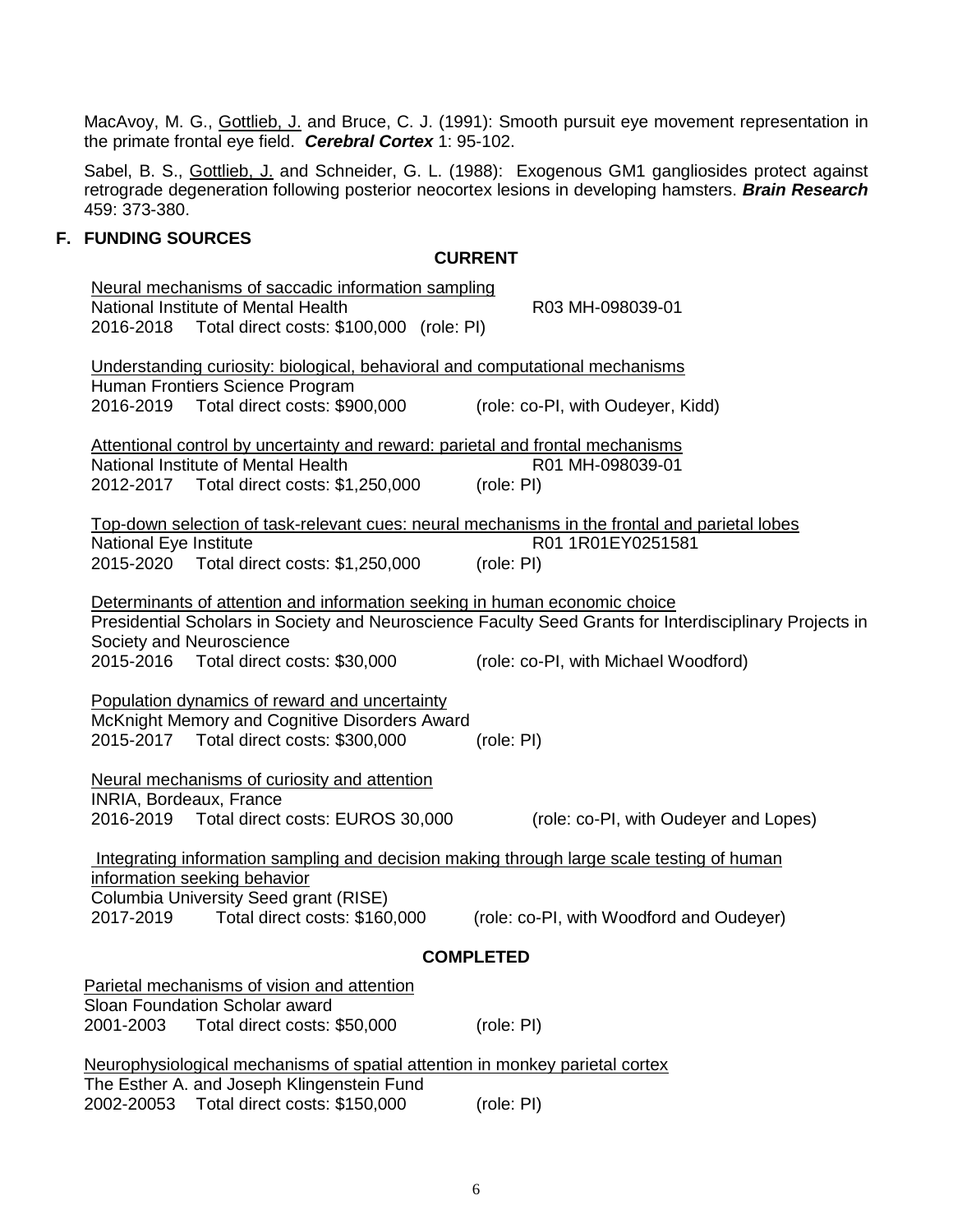|                                      | Parietal mechanisms of vision and attention<br>McKnight Foundation Scholar award<br>2002-2005 Total direct costs: \$225,000                                                            | (role: PI)        |                                                                                                          |
|--------------------------------------|----------------------------------------------------------------------------------------------------------------------------------------------------------------------------------------|-------------------|----------------------------------------------------------------------------------------------------------|
| National Eye Institute               | Parietal mechanisms of vision and attention<br>2003-2010 Total direct costs: \$1,250,000                                                                                               | (role: PI)        |                                                                                                          |
|                                      | The Gatsby Initiative in Brain Circuitry                                                                                                                                               |                   | From thought to action: neural correlates of context-dependent actions in prefrontal and parietal cortex |
| actions<br>2008-2010                 | National Alliance for Research on Schizophrenia & Depression<br>Total direct costs: \$60,000 (role: PI)                                                                                |                   | From thought to action: interactions between prefrontal and parietal cortex for context dependent        |
| 2008-2009                            | Neural mechanisms of attention, reward and plasticity<br>Professional Schools Diversity Fellowship, Columbia University<br>Total direct costs: \$25,000                                | (role: PI)        |                                                                                                          |
| 2009-2011                            | Interactions between prefrontal and parietal cortex for flexible actions<br>Human Frontiers Cross-Disciplinary Fellowship to M. Suzuki<br>Total direct costs: \$125,000 (role: mentor) |                   |                                                                                                          |
| 2010-2012                            | Neural mechanisms of long-term planning<br>National Institute of Mental Health<br>Total direct costs: \$105,000 (role: PI)                                                             | 1 RO3 MH091590-01 |                                                                                                          |
| National Institute of Drug Abuse     | Pavlovian learning, attention and decisions                                                                                                                                            | 1 R21 DA030095-01 |                                                                                                          |
| 2012-2015                            | Neural mechanisms of attention and intrinsic curiosity<br>Human Frontiers Cross-Disciplinary Fellowship to A.Baranes<br>Total direct costs: \$205,000 (role: mentor)                   |                   |                                                                                                          |
| INRIA, Bordeaux, France<br>2012-2015 | Neural mechanisms of curiosity and attention<br>Total direct costs: EUROS 36,000                                                                                                       |                   | (role: co-PI, with Oudeyer and Lopes)                                                                    |

## **G. HONORS AND AWARDS**

#### **HONORS**

1995Fellows' Award for Research Excellence, National Institutes of Health 2005 Elected member, *International Neuropsychological Society* 2008 Associate Editor, *Journal of Neuroscience* 2008 Appointed member of *Faculty of 1000*.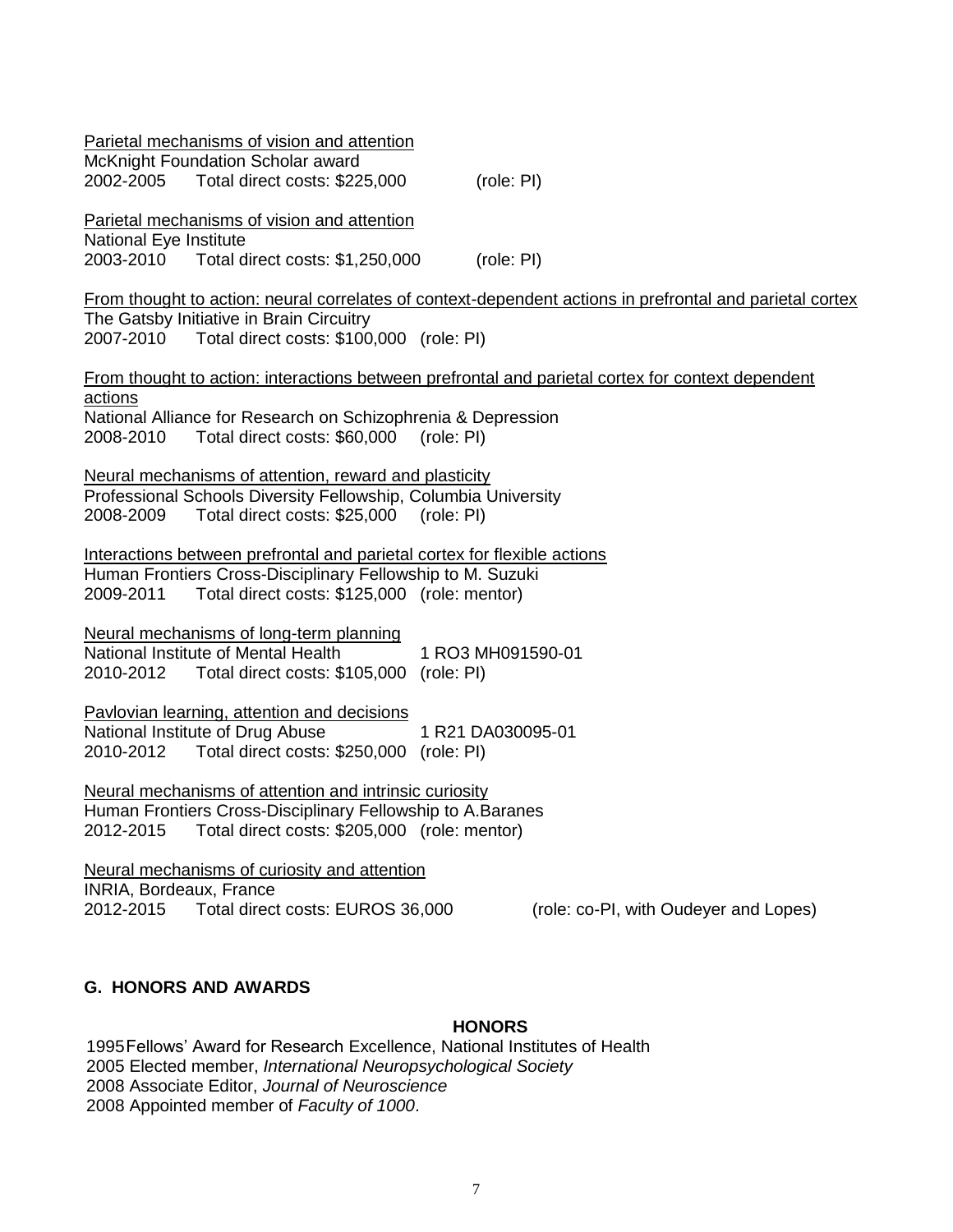2009 Chair, Society for Neuroscience Minisymposium, "Cognitive functions of the parietal lobe" 2011 Member, Kavli Institute for Brain Science, Columbia University

2013 Permanent member, Sensory, Perceptual and Cognitive Processes Study Section, NIH

2014 Chair, Society for Neuroscience Symposium, "Attention, reward and information seeking"

2014 Chair and organizer (with Oudeyer and Lopes), *First Interdisciplinary Symposium on Information Seeking, Curiosity and Attention*, INRIA, Bordeaux

2015 Member, Mind Brain Behavior Institute, Columbia University

2016 Chair and organizer (with Oudeyer and Gliga), *Second Interdisciplinary Symposium on Information Seeking, Curiosity and Attention*, British Medical Association, London

2017 Chair, "*Systems, Cognitive and Computational Neuroscience*" seminar series, Department of Neuroscience and Zuckerman Mind Brain Behavior Institute

2019 Elected Co-Chair and Organizer, Gordon Conference on Oculomotor Control

2019 Director, Research Cluster on Curiosity, Center for Science and Society, Columbia University

### **AWARDS**

1997 Fellows' Award for Research Excellence, National Institutes of Health.

2001 Sloan Foundation Fellow

2002 Klingenstein Fellow

2003 McKnight Scholar Award

2008 Young Investigator Award (National Alliance for Research on Schizophrenia and Depression)

2008 Professional Schools Diversity Fellowship (Columbia University)

2014 McKnight Memory and Cognitive Disorders Award

#### **PRESS**

[http://ercim-news.ercim.eu/en107/special/curiosity-and-intrinsic-motivation-for-autonomous-machine](http://ercim-news.ercim.eu/en107/special/curiosity-and-intrinsic-motivation-for-autonomous-machine-learning)[learning](http://ercim-news.ercim.eu/en107/special/curiosity-and-intrinsic-motivation-for-autonomous-machine-learning)

<https://medium.com/neodotlife/curious-robots-9c468a6c9161>

[https://lynnborton.com/2019/02/20/neuroscience-eyes-curiosity-with-jacqueline-gottlieb-phd/;](https://lynnborton.com/2019/02/20/neuroscience-eyes-curiosity-with-jacqueline-gottlieb-phd/) <https://www.mixcloud.com/lynnborton/choose-to-be-curious-74-neuroscience-eyes-curiosity-with-jacqueline-gottlieb-phd/> <https://soundcloud.com/choosetobecurious/ep-74-neuroscience-eyes-curiosity-with-jacqueline-gottlieb-phd>

<https://youtu.be/OF7hDERyHcM>

[https://www.wsj.com/video/how-smartphones-sabotage-your-brains-ability-to-focus/72E56EB0-0B92-](https://www.wsj.com/video/how-smartphones-sabotage-your-brains-ability-to-focus/72E56EB0-0B92-44BF-9897-08461040E3E8.html) [44BF-9897-08461040E3E8.html](https://www.wsj.com/video/how-smartphones-sabotage-your-brains-ability-to-focus/72E56EB0-0B92-44BF-9897-08461040E3E8.html)

### **INVITED SEMINARS**

Annual interdisciplinary conference, Jackson Hole, Wyoming

2005

2003

Annual interdisciplinary conference, Jackson Hole, Wyoming Department of Biology, City College

2006

McKnight Conference, Aspen, Colorado Department of Biology, Columbia University Program in integrative neuroscience, Columbia University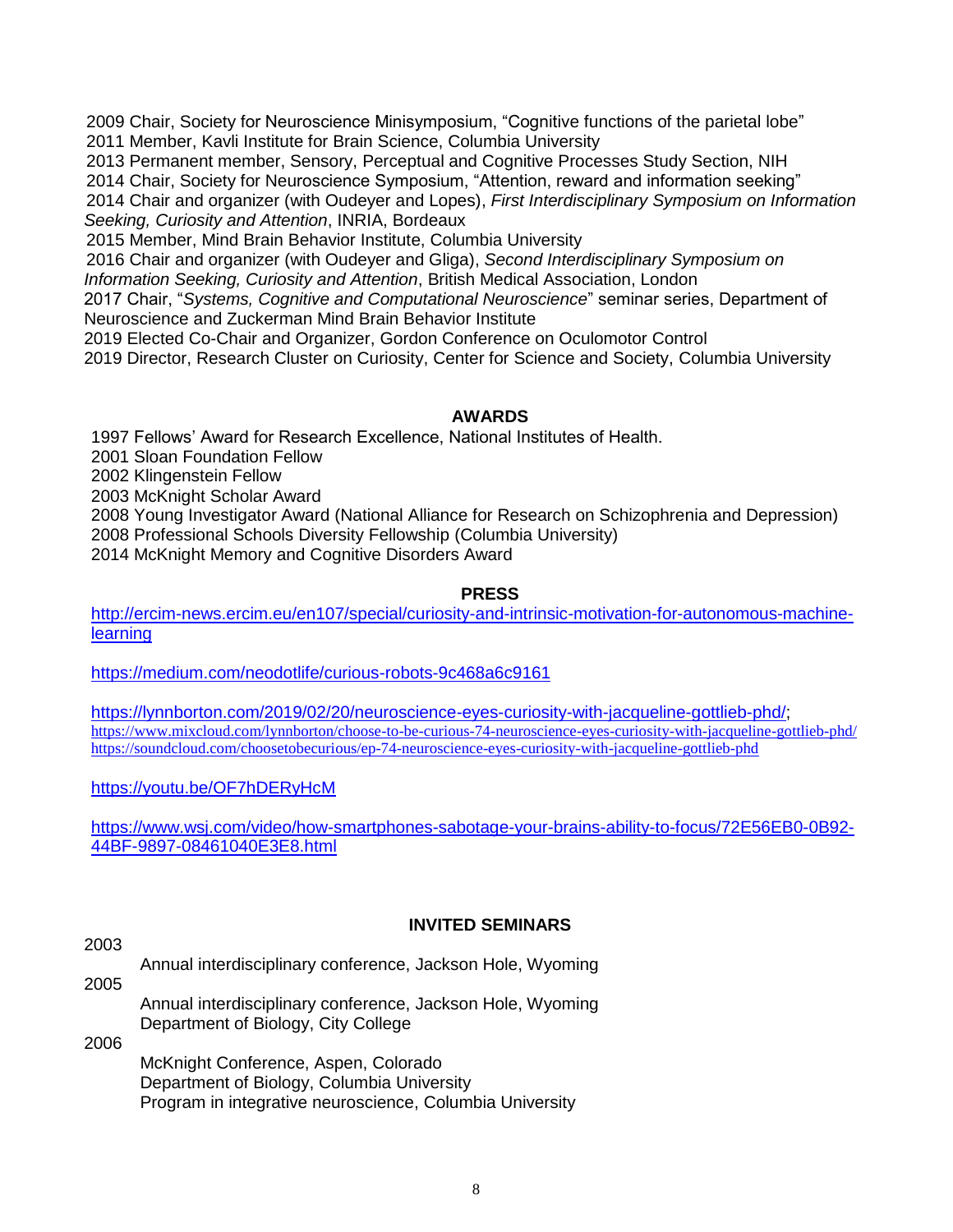| 2007 |                                                                                                                                                                                                                                                                                                                                                                                                                           |
|------|---------------------------------------------------------------------------------------------------------------------------------------------------------------------------------------------------------------------------------------------------------------------------------------------------------------------------------------------------------------------------------------------------------------------------|
| 2008 | International conference on visual attention, Buenos Aires, Argentina<br>Gordon conference on the oculomotor system, Maine<br>Department of Psychology, Rutgers University<br>Center for Perceptual Science, New York University<br>Department of Psychology, Columbia University<br>Sergievsky Center, Columbia University                                                                                               |
|      | 2 <sup>nd</sup> Munich Visual Search Symposium, Fribourg, Switzerland<br>Banbury conference visual and auditory attention, Cold Spring Harbor<br>Center for the Neural Basis of Cognition, University of Pittsburgh<br>Department of Physiology, University of Wisconsin – Madison Medical School<br>Continuing medical education lecture, Columbia University<br>Seminar on Behavioral Neuroscience, Columbia University |
| 2009 | COSYNE meeting, workshop on attention and decision making, Salt Lake City, Utah<br>Department of Psychology, Princeton University, Princeton, NJ<br>Department of Neuroscience, University of Chicago, Chicago, IL                                                                                                                                                                                                        |
| 2010 |                                                                                                                                                                                                                                                                                                                                                                                                                           |
|      | Department of Economics, New York University, New York, NY<br>Laboratory of Sensorimotor Research, NIH, Bethesda, MD 2011                                                                                                                                                                                                                                                                                                 |
| 2011 | COSYNE meeting workshop organizer, Salt Lake City, Utah<br>Neuroeconomics lecture series, New York University, NY<br>Department of Neuroscience, Stanford University, Stanford, CA<br>Gordon Conference on Oculomotor Control, Biddeford, ME<br>Bretesche Workshop on Visual Salience, Bretesche, France                                                                                                                  |
| 2012 | Gordon Conference on the Oculomotor System, Biddeford, ME<br>Bretesche Workshop on Visual Salience, Bretesche, France                                                                                                                                                                                                                                                                                                     |
| 2013 | Yale University Department of Neurobiology, New Haven, CT<br>Workshop on attention and decision making, University of Rovereto, Italy<br>Pisa University Department of Psychology, Pisa, Italy<br>Mount Sinai School of Medicine, New York, NY                                                                                                                                                                            |
| 2014 | Workshop on top-down control of attention, INS meeting, Versilia, Italy<br>First Interdisciplinary Symposium on curiosity and attention, Bordeaux, France (co-chair)                                                                                                                                                                                                                                                      |
| 2015 | Institute for Neuroscience, Georgetown University, Washington, DC<br>Affective Brain Lab, UCL, London, England<br>Invited faculty, Cold Spring Harbor Summer course, Cold Spring Harbor, NY<br>Center on perception, Giessen, Germany<br>Kyoto Symposium of the Japan Neuroscience Society, Kyoto, Japan<br>Annual lecture for the interdisciplinary neuroscience program, Washington, University, St Louis               |
| 2016 | Salk Institute, Sand Diego, CA<br>COSYNE Workshop, Innovative aspects of visual attention, Snowbird, Utah<br>VSS Workshop, The functions of the parietal lobe, St. Pete Beach, FL<br>Cognition and Decisions Seminar Series, Columbia University                                                                                                                                                                          |

Invited Faculty, "Minds, Brains and Machines", Woods Hole, MA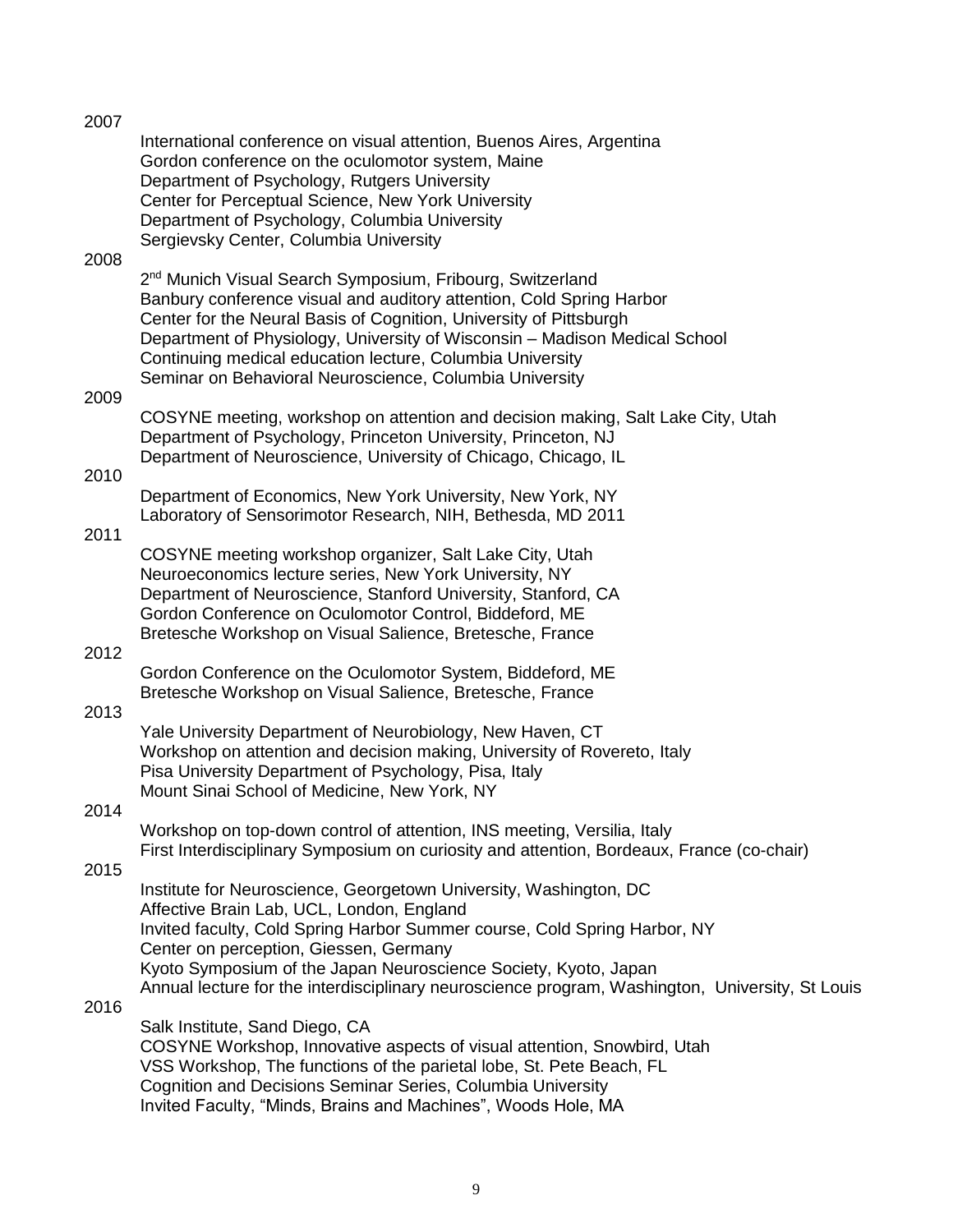2<sup>nd</sup> Interdisciplinary Symposium on Information Seeking, Curiosity and Attention, London, UK (co-chair)

New York University, Institute for the Interdisciplinary Study of Decision Making

2017

Alpine Brain Imaging Meeting, Champery, Switzerland Cornell University, Ithaca, NY Harvard University, Cambridge, MA Society for Biological Psychiatry, San Diego, CA Invited faculty, Cold Spring Harbor Summer course, Cold Spring Harbor, NY Gordon Conference on Oculomotor Control Attentional and perceptual foundations of economic theory, Retreat, Westchester, NY University of Zurich, Economics Department Winter School on the Neuroscience of Consciousness, Montebello, Canada The Network Neuroscience of Curiosity, University of Pennsylvania

2018

#### SUNY Downstate, Brooklyn, NY

Brain Conference on Computational Neuroscience of Prediction, Rungstedgaard, Denmark Annual Conference, The McKnight Foundation, Aspen, Colorado Visual Search and Selective Attention IV (Jeff Schall, co-organizer), Munchen, Germany European Behavioural Pharmacology Society (EBPS) Cambridge, UK Computational Properties of the Prefrontal Cortex, Nashville, TN Donders Lecture, Donders Institute, Amsterdam, Netherlands Co-Organizer, "The Emerging Sciences of Curiosity", University of Pennsylvania

2019

Co-Chair, Gordon Conference on Oculomotor Control Oxford University, Department of Physiology and Anatomy University of Arizona at Tucson, Psychology Department Brown University Psychology Colloquium American Educational Research Association, Toronto, CA Center for Vision Science, Toronto, CA Curiosity, Exploration and Explanation, Princeton, US

# **H. SERVICE**

### **UNIVERSITY/DEPARTMENT**

Institutional Animal Care and Use Committee, New York State Psychiatric Institute (2002-2011) Departmental Retreat Committee (2005-2007)

Faculty search committee (2007-2010)

Admissions committee, Graduate Program in Neurobiology and Behavior (2010-present) Seminars Committee, Department of Neuroscience (2010-present)

Founder, "*Systems, Cognitive and Computational Neuroscience*" seminar series, Department of Neuroscience and Zuckerman Mind Brain Behavior Institute (2017)

Organizer, Music and Meaning – Seminars in Society and Neuroscience, Columbia University Director, Research Cluster on Curiosity, Center for Science and Society, Columbia University

### **SCIENTIFIC COMMUNITY**